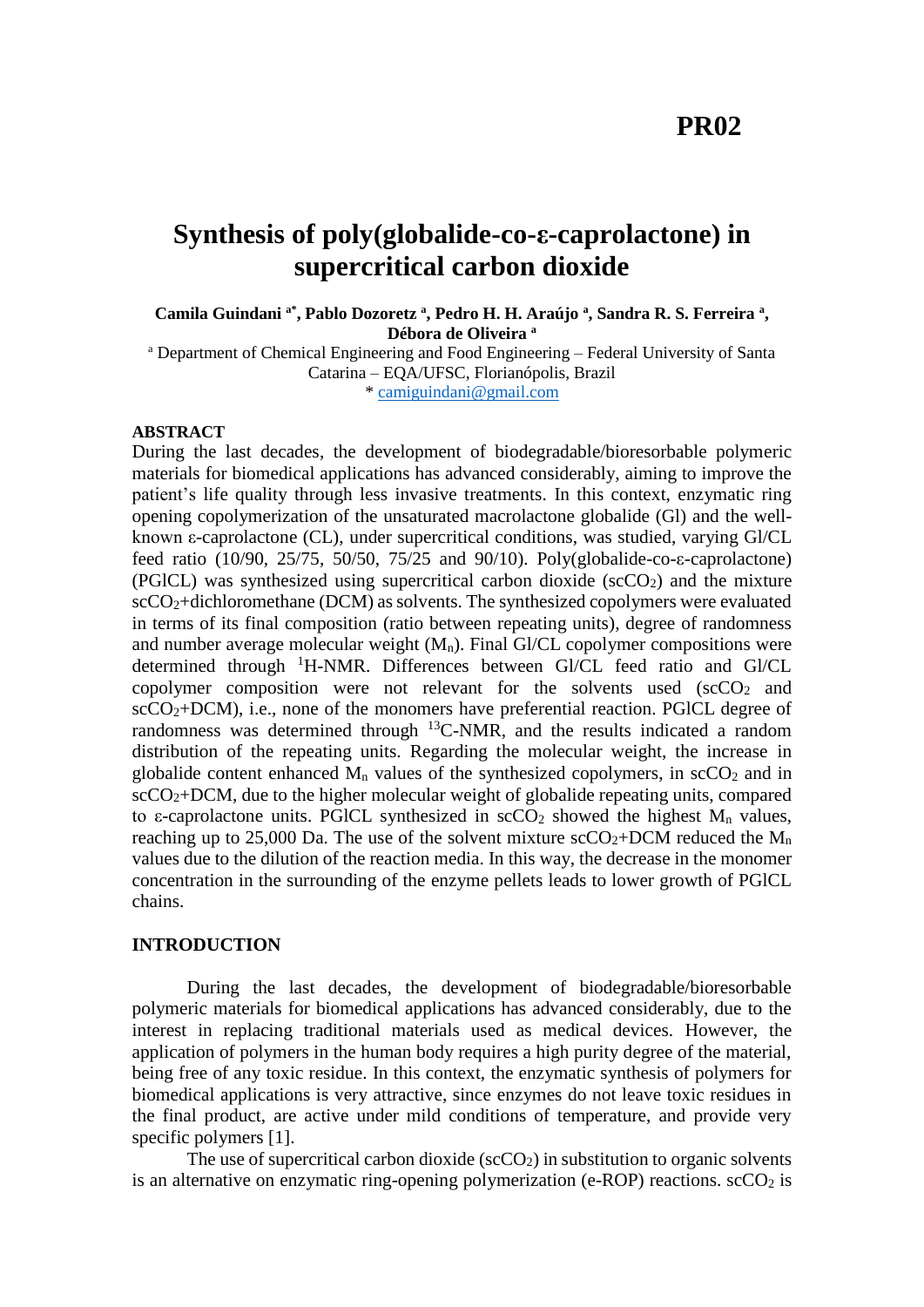inexpensive, non-toxic, non-flammable [2], and exhibits transport properties that can accelerate mass transfer in enzymatic reactions [3]. Also, it can be easily separated from the final product by system depressurization and can therefore be reused in the process. In order to improve the system solubilization, it is also possible to use cosolvents, together with  $\text{scCO}_2$ .

The synthesis of poly( $\varepsilon$ -caprolactone) (PCL) by e-ROP using organic solvents has been extensively studied [4–6]. PCL is one of the most attractive polymers for medical application, since it is biodegradable and bioresorbable, and presents mechanical properties proper for this application [7]. Some drug delivery devices made from PCL already have FDA approval and trademark [8].

Polyglobalide (PGl) is a biocompatible and non-toxic polymer, produced from the monomer globalide [9]. Globalide is an unsaturated 16-membered macrolactone, which contains a double bond. These double bonds present in globalide structure lead to many possibilities of functionalizing the polymer, making PGl very interesting for application in medical devices, since its biocompatibility and biodegradation may be increased through functionalization.

The synthesis of copolymers composed by globalide (Gl) and ε-caprolactone (CL) units is a versatile alternative for biomedical applications, since the ratio between the monomers may be tuned, and the presence of the double bond enables the functionalization of the copolymer. As consequence, it became possible to manipulate many properties of the final material, such as molecular weight, melting temperature, hydrophilicity, affinity for different human tissues, degree of crystallinity and increase on mechanical resistance for example [10–13].

The present work aimed to study the synthesis of poly(globalide-co-εcaprolactone) (PGlCL) copolymers by e-ROP, using  $\sec O_2$  and the mixture  $\sec O_2 + DCM$ as solvents. It were studied the effects of the different solvents and the globalide/εcaprolactone feed ratio on copolymer final composition, repeating units distribution, molecular weight and dispersity.

#### **MATERIAL AND METHODS**

#### Material preparation

Dichloromethane P.A. 99.8% (DCM) and ethanol P.A. 99.8% (EtOH) was purchased from Vetec Química, and used as received. Novozym 435 was kindly donated by Novozymes, Brazil, A/S (commercial lipase B from *Candida antarctica* immobilized on cross-linked polyacrylate beads, esterification activity 42 U/g, measured according to a procedure adapted from literature [14]). Enzymes were dried under vacuum (0.4 bar) and 70 °C, during 16 hours [15] and stored in a desiccator over silica and 4 Å molecular sieves. Globalide was a kind gift of Symrise. ε-caprolactone were purchased from Sigma-Aldrich. Both globalide and  $\epsilon$ -caprolactone were dried under vacuum (0.1 bar) and 100 °C, during 24 hours [15] and also stored in a desiccator over silica and 4 Å molecular sieves. Carbon dioxide (99.9% purity) used as solvent was purchased from White Martins S/A, Brazil.

Enzymatic ring-opening polymerization in pressurized solvents

Polymerization experiments were carried out in a high-pressure variable-volume view cell, with a maximum internal volume of 27 mL, with two sapphire windows for visual observation, an absolute pressure transducer (Model LD 301, Smar, USA) and a syringe pump (260HP, Teledyne Isco, Lincoln, NE, USA). The cell contains a movable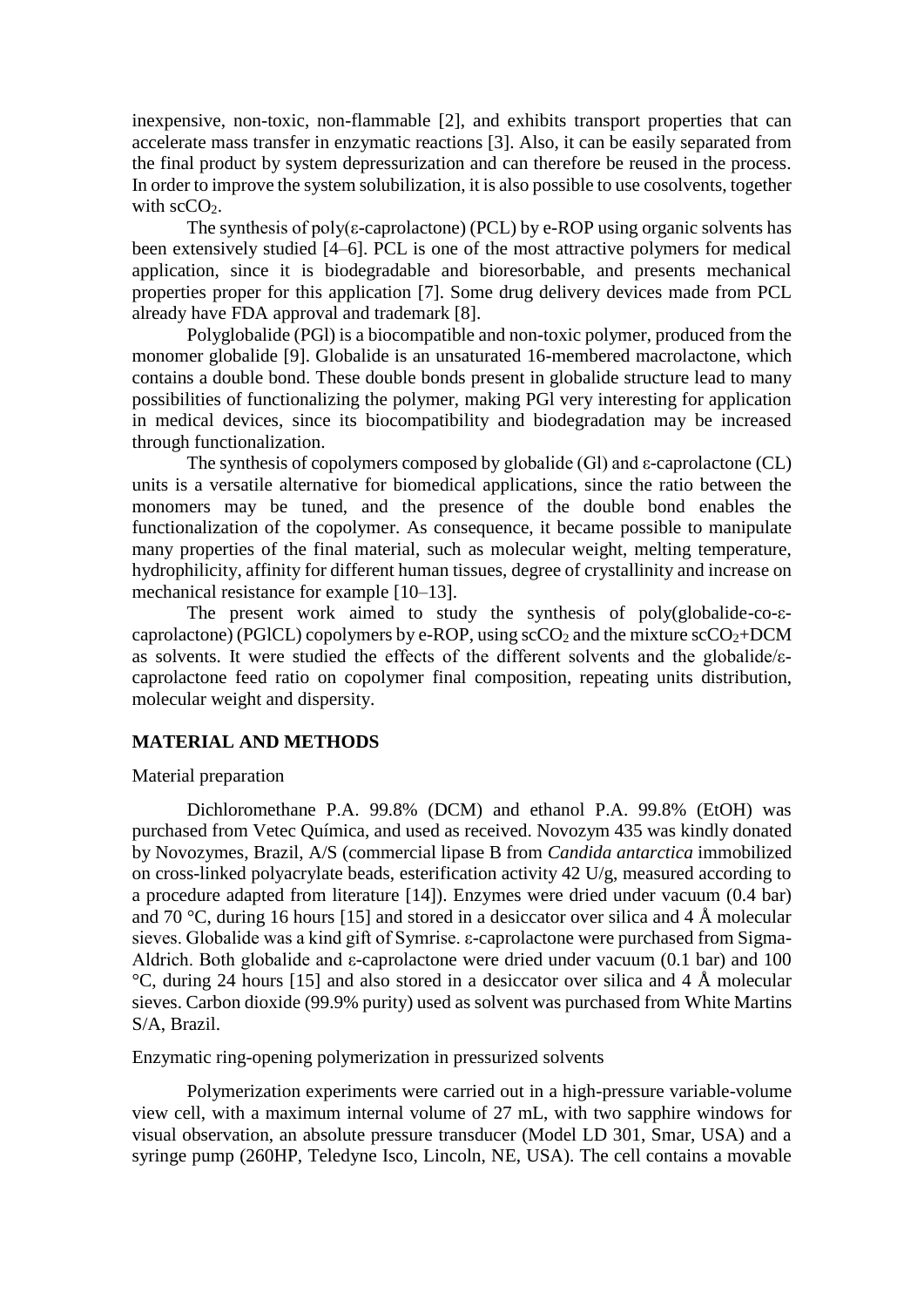piston that allows the control of pressure inside the reactor. The variable-volume reactor allows an accurate control of pressure and temperature during reaction.

For polymerization experiments, the enzyme (Novozym-435), the monomer (globalide and ε-caprolactone) and DCM (when used) were weighed on a precision scale balance and placed inside the reactor, which was immediately closed.  $CO<sub>2</sub>$  was loaded into the reactor using the syringe pump, until the desired composition was achieved. The system pressure was increased up to the work pressure. Water from a thermostatic bath was used as heating/cooling fluid. The water flows inside a metallic jacket which surrounds the reactor, keeping the cell at the desired temperature. Once the desired temperature was reached, the reaction time started. The reaction media was kept under constant stirring with the use of a magnetic stirrer and a  $\text{Teflon}^{\text{TM}}$ -coated stirring bar.

To understand the influence of the different globalide to ε-caprolactone proportions on enzymatic synthesis of poly(globalide-co- $\varepsilon$ -caprolactone) in  $\sec O_2$  and  $\rm{scCO}_{2}$  with cosolvent a series of assays were performed, varying the feed mass ratio of globalide/ε-caprolactone (10/90, 25/75, 50/50, 75/25 and 90/10). These ratios may also be expressed in percentage of globalide relative to the total monomer amount. With the aim of improving the mass transfer (increasing the solubility of the system), DCM was used as cosolvent. DCM has an easy separation from final products due to its low boiling point [16], and promotes good solubilization of globalide and ε-caprolactone [9].

The pressure and temperature conditions of the system were maintained constant at 120 bar and 65 °C, respecting the temperature range of higher enzyme activity [17]. Enzyme content was fixed at 5 wt% (relative to the total monomer amount). For assays which used only  $\sec O_2$  as solvent, the  $CO_2$ :monomers mass ratio was fixed at 1:2. For assays using  $\text{scCO}_2$ , and DCM as cosolvent ( $\text{scCO}_2+\text{DCM}$ ), DCM:monomers mass ratio was maintained constant at 1:2 for all assays, while the mass ratio  $CO<sub>2</sub>:$ MIX were 1:2 (where  $MIX = DCM + monomers$ ).

The reaction conditions were chosen based on previous works [1,18,19], and the reaction time was set at 2 h. After polymerization, the material was purified through solubilization in DCM, followed by the separation of the enzymes and precipitation in cold EtOH. DCM and EtOH were used at the volumetric proportion of 1:6. The polymeric suspension was filtered and dried at room temperature in vacuum, up to constant mass.

#### Characterization of the copolymer

*Gel Permeation Chromatography - GPC:* Number average molecular weight (Mn), weight average molecular weight  $(M_w)$  and dispersity  $(D)$  were determined by Gel Permeation Chromatography (GPC). For the analysis, 0.02 g of the copolymer was dissolved in 4 mL of tetrahydrofuran (THF). The obtained solution was filtered through a nylon syringe filter, pore: 0.45 µm, diameter: 33 mm. The molecular weight distributions were obtained using a high-performance liquid chromatography equipment (HPLC, model LC 20-A, Shimadzu) and Shim Pack GPC800 Series columns (GPC 801, GPC 804 e GPC 807), also from Shimadzu. THF was used as eluent with volumetric flow rate of 1 mL⋅min<sup>-1</sup> at 40 °C. The calibration was performed using polystyrene standards with molecular weight ranging from 580 to 9.225 x  $10^6$  g.mol<sup>-1</sup>.

*Nuclear Magnetic Resonance - NMR:* <sup>1</sup>H NMR and <sup>13</sup>C NMR spectroscopy were performed on a Bruker AC-200F NMR, operating at 200 MHz for <sup>1</sup>H NMR and 50 MHz for <sup>13</sup>C NMR. Chemical shifts are reported in ppm relative to tetramethylsilane (TMS) 0.01% (v/v) ( $\delta$ =0.00). All samples were solubilized in CDCl<sub>3</sub> ( $\delta$  = 7.27 for <sup>1</sup>H NMR, and  $\delta$  = 77.0 for <sup>13</sup>C NMR).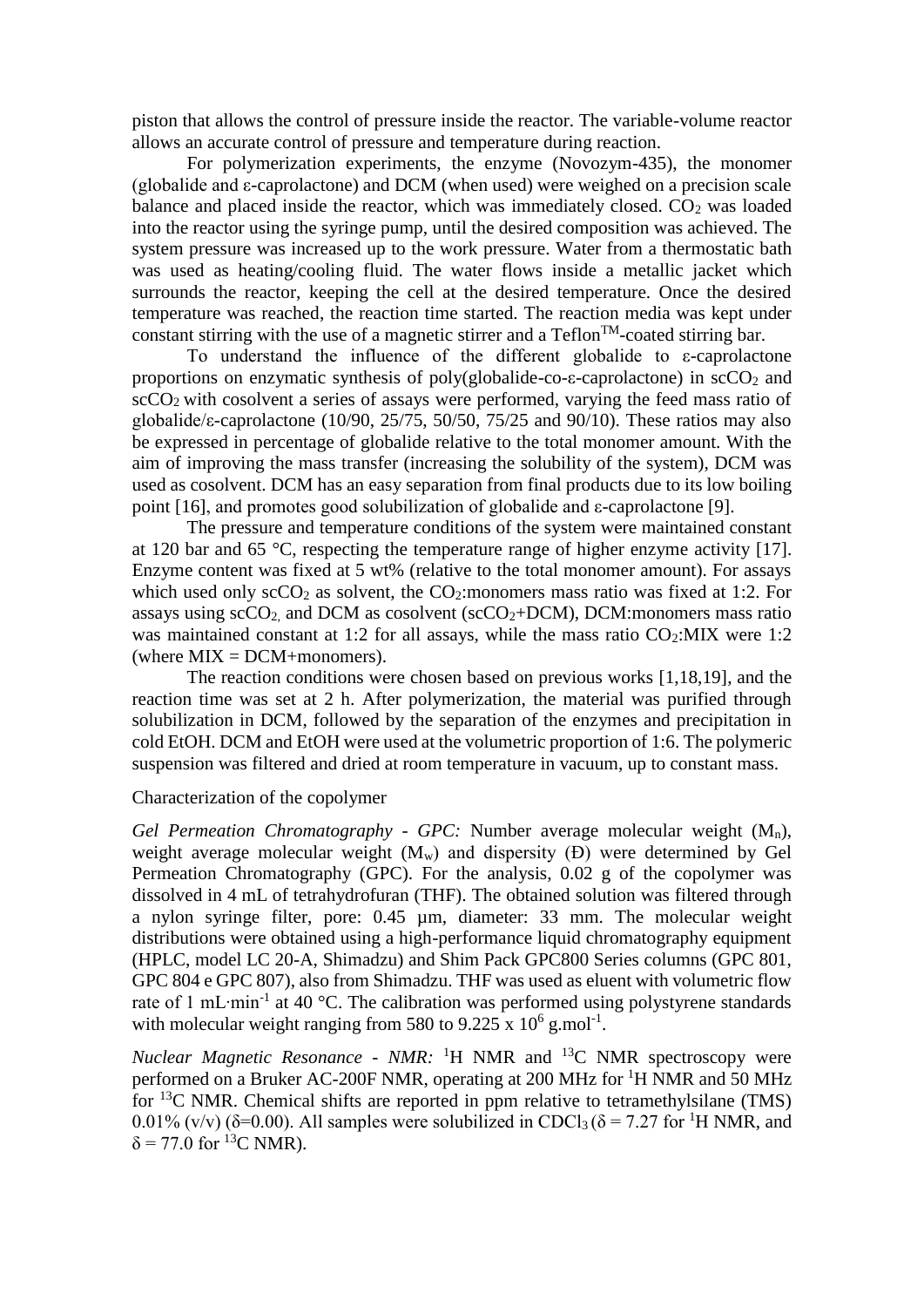Poly(globalide-co-ε-caprolactone) <sup>1</sup>H NMR (CDCl<sub>3</sub> 200 MHz): δ (ppm) 5.49-5.32 (m, C*H*=C*H*), 4.10-4.04 (m, C*H2*O(C=O)); 2.35-2.26 (m, C*H2*(C=O)O); 2.07-1.97 (m, C*H2*(CH=CH)); 1.71-1.62, 1.29 (m, C*H2*).

Poly(globalide-co-ε-caprolactone) <sup>13</sup>C NMR (CDCl<sub>3</sub> 50 MHz): δ (ppm) 173.9 (*C*=O), 133.5-125.0 (*C*H=*C*H), 64.1-63.7 (*C*H2O(C=O)), 34.4-32.0 (*C*H2(C=O)O), 29.5-23.6  $(CH<sub>2</sub>)$ .

*Degree of randomness - R:* The degree of randomness of the copolymer was calculated from  $^{13}$ C NMR data through the following equations [20–22]:

$$
P_{G/C} = P_{GC} + P_{CG}
$$
\n<sup>(1)</sup>

$$
P_{G\ total} = \frac{P_{G/C}}{2} + P_{GG} \tag{2}
$$

$$
P_{C\ total} = \frac{P_{G/C}}{2} + P_{CC}
$$
\n(3)

$$
R = \frac{P_{G/C}}{2P_{G total}P_{C total}}\tag{4}
$$

where  $P_{GG}$ ,  $P_{CC}$ ,  $P_{CG}$  and  $P_{GC}$  represents the integral value of the GG, CC, CG and GC diads, respectively, denoting the mol fraction of each diad.  $P_{\rm GC}$  denotes the total integral of the mixed diads (GC and CG) and PG total and PC total denotes the total mol fraction of G and C units respectively.

#### **RESULTS**

Synthesis and composition of PGlCL

The e-ROP reaction of the monomers globalide (Gl) and ε-caprolactone (CL) were carried out using  $\sec O_2$  and the mixture  $\sec O_2$  + DCM as solvents. The feed mass ratio of Gl/CL was varied (10/90, 25/75, 50/50, 75/25 and 90/10), while other parameters like pressure, temperature and enzyme content were maintained constant. Table 1 shows <sup>1</sup>H NMR spectroscopy data for samples obtained with the use of  $\text{scCO}_2$  and  $\text{scCO}_2$  + DCM. Differences between Gl/CL feed ratio and Gl/CL copolymer composition were not relevant for both  $\sec O_2$  and  $\sec O_2$ +DCM, which means that none of the monomers reacted preferentially. All spectra obtained are in good agreement to the spectra of polyglobalide and poly(ε-caprolactone) reported in literature [9,10,23].

**Table 1.** <sup>1</sup>H NMR data of PGICL copolymer composition obtained using different solvents (scCO<sub>2</sub> and scCO<sub>2</sub>+DCM) and different globalide/ $\varepsilon$ -caprolactone feed ratios.

| Solvent           | Feed Gl/CL<br>(mass ratio) | Feed Gl/CL<br>(mol ratio) | NMR Gl/CL<br>copolymer composition<br>(mol ratio) |
|-------------------|----------------------------|---------------------------|---------------------------------------------------|
| scCO <sub>2</sub> | 10/90                      | 5/95                      | 2/98                                              |
|                   | 50/50                      | 33/67                     | 27/73                                             |
|                   | 75/25                      | 59/41                     | 62/38                                             |
|                   | 90/10                      | 81/19                     | 77/23                                             |
| $\sec CO_2 + DCM$ | 10/90                      | 5/95                      | 2/98                                              |
|                   | 50/50                      | 33/67                     | 37/63                                             |
|                   | 75/25                      | 59/41                     | 63/37                                             |
|                   | 90/10                      | 81/19                     | 84/16                                             |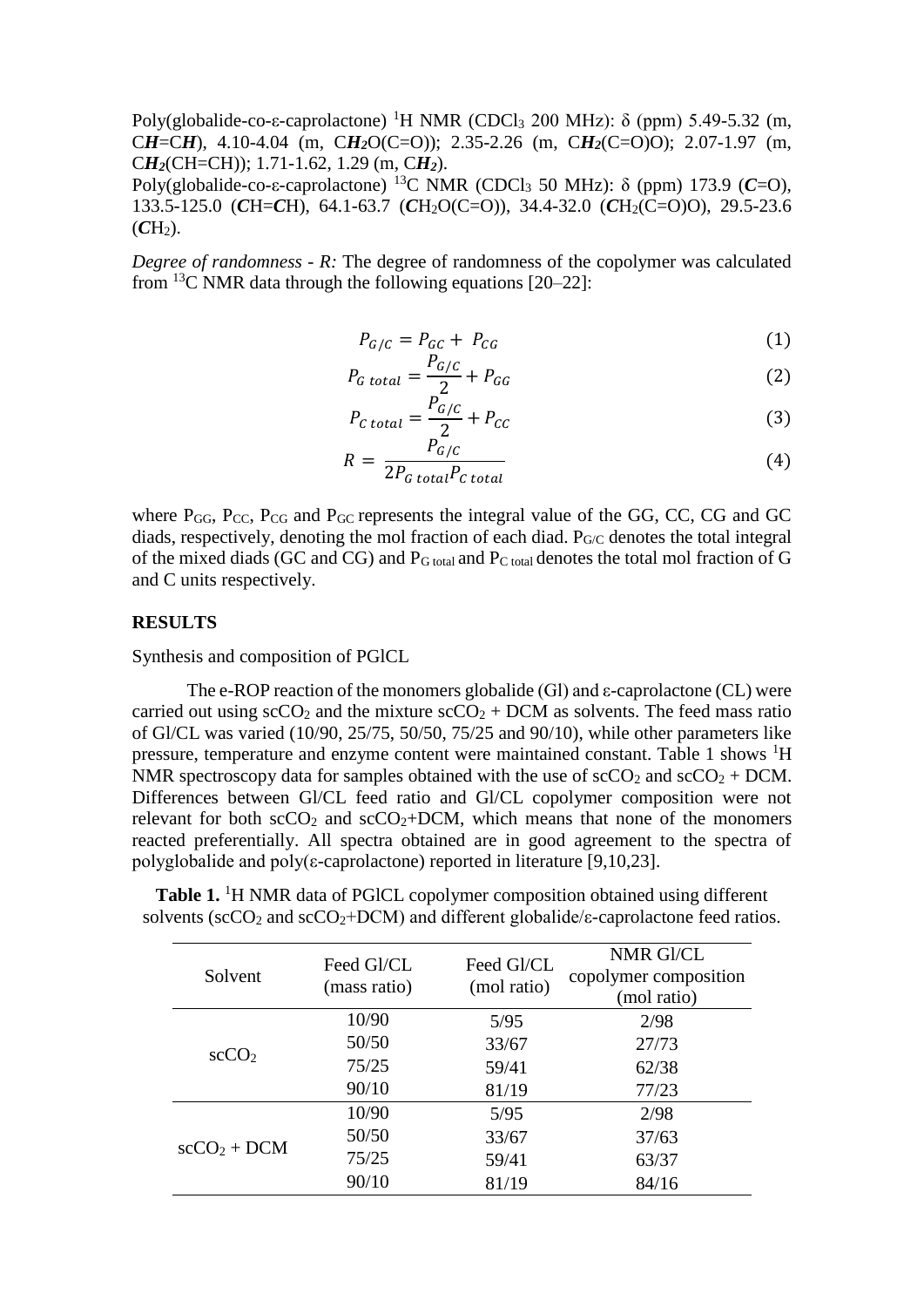The degree of randomness (R) was calculated from Equations (1) to (4), in order to know the distribution of the repeating units in the copolymer chains. For this calculation it were used values determined by  ${}^{13}$ C NMR diads peak integration of the signal from the carbon next to the carbonyl  $(CH<sub>2</sub>(C=O)O)$ , between 32 and 35 ppm. PGICL synthesized using pure scCO<sub>2</sub>, with 75/25 Gl/CL feed ratio (mass), was selected for the randomness determination. As shown in Figure 1, signals from Gl-Gl repeating units (GG, 32.6 ppm) can be found next to the signals from CL-CL repeating units (CC, 34.1 ppm) in the spectrum. Gl-CL (GC, 32.0 ppm) and CL-Gl (CG, 34.4 ppm) diads can be found to be adjacent to the Gl-Gl and CL-CL peaks.



**Figure 1:** (A) <sup>13</sup>C NMR spectrum of PGICL 75/25 (GI/CL feed mass ratio). (B) Expanded  $CH_2(C=O)O$  region of <sup>13</sup>C NMR spectra, with the peaks of each respective diad.

The diad values calculated by integration of the peaks were:  $GG=0.31$ ,  $CC=0.13$ ,  $GC=0.13$ ;  $CG=0.43$ , resulting in  $R=1.1$ , indicating that PGICL has a random distribution, which is in accordance with results obtained by different copolymerization studies involving lactones and macrolactones [12,20,24,25]. For R=1, units take a random distribution, and the probability of finding a copolymer unit belongs to Bernoulli statistics. If  $R < 1$ , the units tend to cluster in blocks of each units,  $R = 0$  for homopolymers, whereas for  $R > 1$  the sequence length becomes shorter, and finally,  $R =$ 2 for alternating copolymers [20,21]. The spectra obtained are in good agreement to spectra presented in literature [20,25].

#### 3.2. Molecular weight and dispersity

Figure 2 shows  $M_n$  as function of the feed globalide content (relative to the total monomer amount) for reactions carried out in systems with: and  $\sec O_2 + DCM$ .

For all reaction systems,  $M_n$  increased with the increase in globalide content. Globalide is a large molecule, with molecular weight twice higher than ε-caprolactone. Since the ratio between Gl and CL repeating units in the copolymer is in accordance to the monomer feed ratio, it is natural that the higher is the content of repeating units derived from globalide, higher is  $M_n$  values.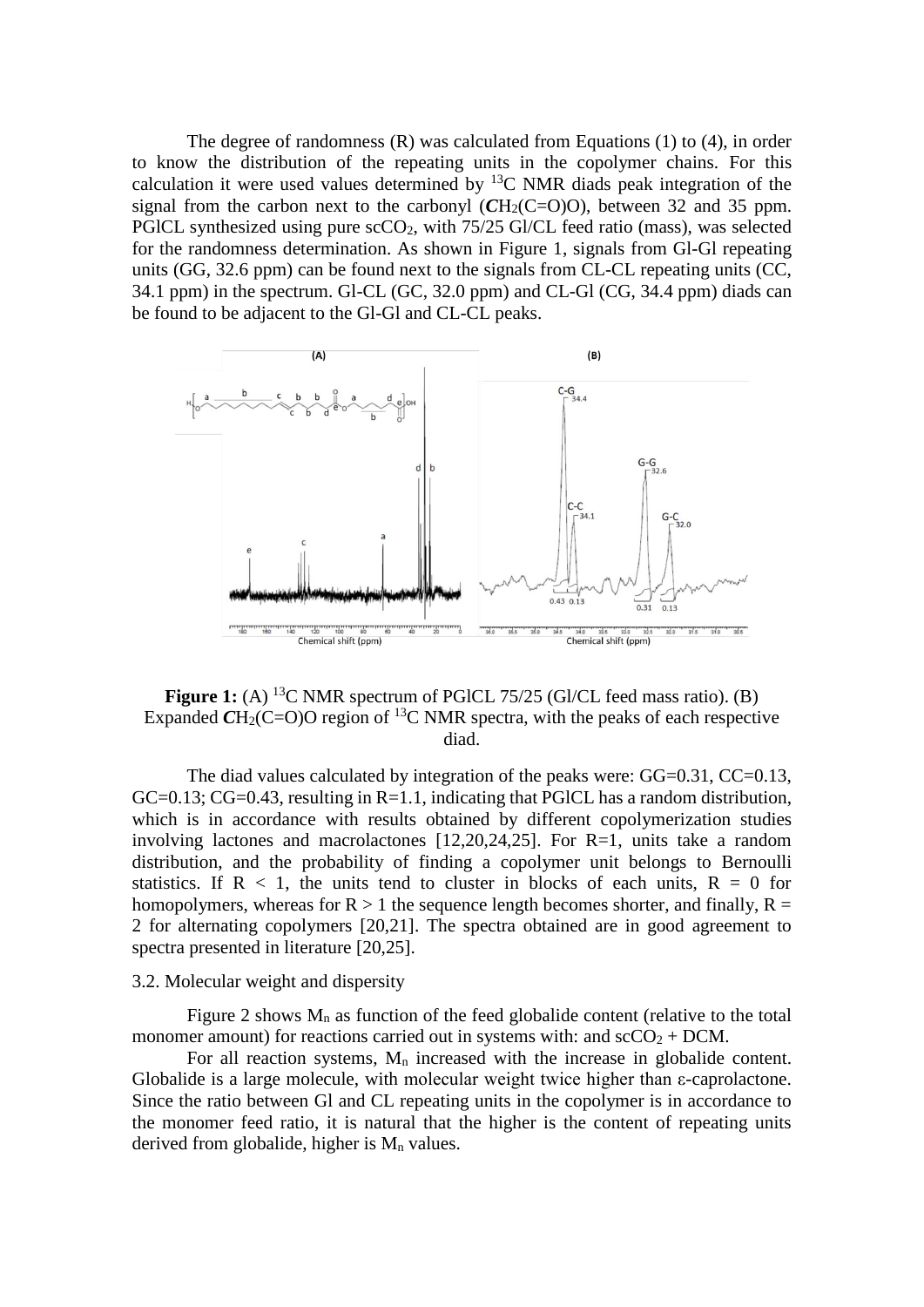The systems with  $\text{scCO}_2$ , in comparison to  $\text{scCO}_2+\text{DCM}$  systems, provided higher M<sup>n</sup> values. Since the experiments were carried on in a reactor with a sapphire window, it was possible to visualize that when e-ROP takes place using  $\sec 0<sub>2</sub>$  as solvent, the reaction media stirring was impaired and practically stops during the reaction, due to the formation of large copolymer chains, and consequent increase of the media viscosity. With a poor convection mass transfer, the monomer molecules in contact with the enzyme pellets react with the active sites of the enzymes, generating polymer chains of high molecular weights. The high concentration of monomers surrounding the enzymes enlarges the copolymer chains.

The use of DCM as cosolvent diluted the reaction media and improved convection mass transfer, in comparison to the use of only  $\text{scCO}_2$ . This way, there is a decrease in the monomer concentration in the surrounding of the enzyme pellets, which means smaller grow of the copolymer chains. Córdova et al. [6], Thuretch et al. [26] and Rosso Comim et al. [1] also observed that the monomer concentration has a strong influence on the polymer molecular weight. Many low molecular weight oligomeric chains may be formed in diluted systems, due to the greater difficulty of the monomer molecules to find the enzyme active sites. The formation of low molecular weight cyclic oligomers also occurs more frequently, since intermolecular reactions are not favored by the dilution of the reaction medium.





Dispersity (Đ) values varied from 1.3 to 1.6 for samples obtained in  $\sec O_2$ , while for samples obtained by the use of  $\sec O_2 + DCM$ , values varied from 1.3 to 1.7. D values are low, and keep practically constant for all systems evaluated, indicating an uniform polymer chain size distribution.

#### **CONCLUSIONS**

This work provided important results about the enzymatic synthesis of poly(globalide-co-ε-caprolactone) which was until now poorly reported. Reactions were performed in  $\sec O_2$  and  $\sec O_2 + DCM$ , under different globalide/ε-caprolactone feed ratios. The synthesis of PGlCL by e-ROP was successful, especially when conducted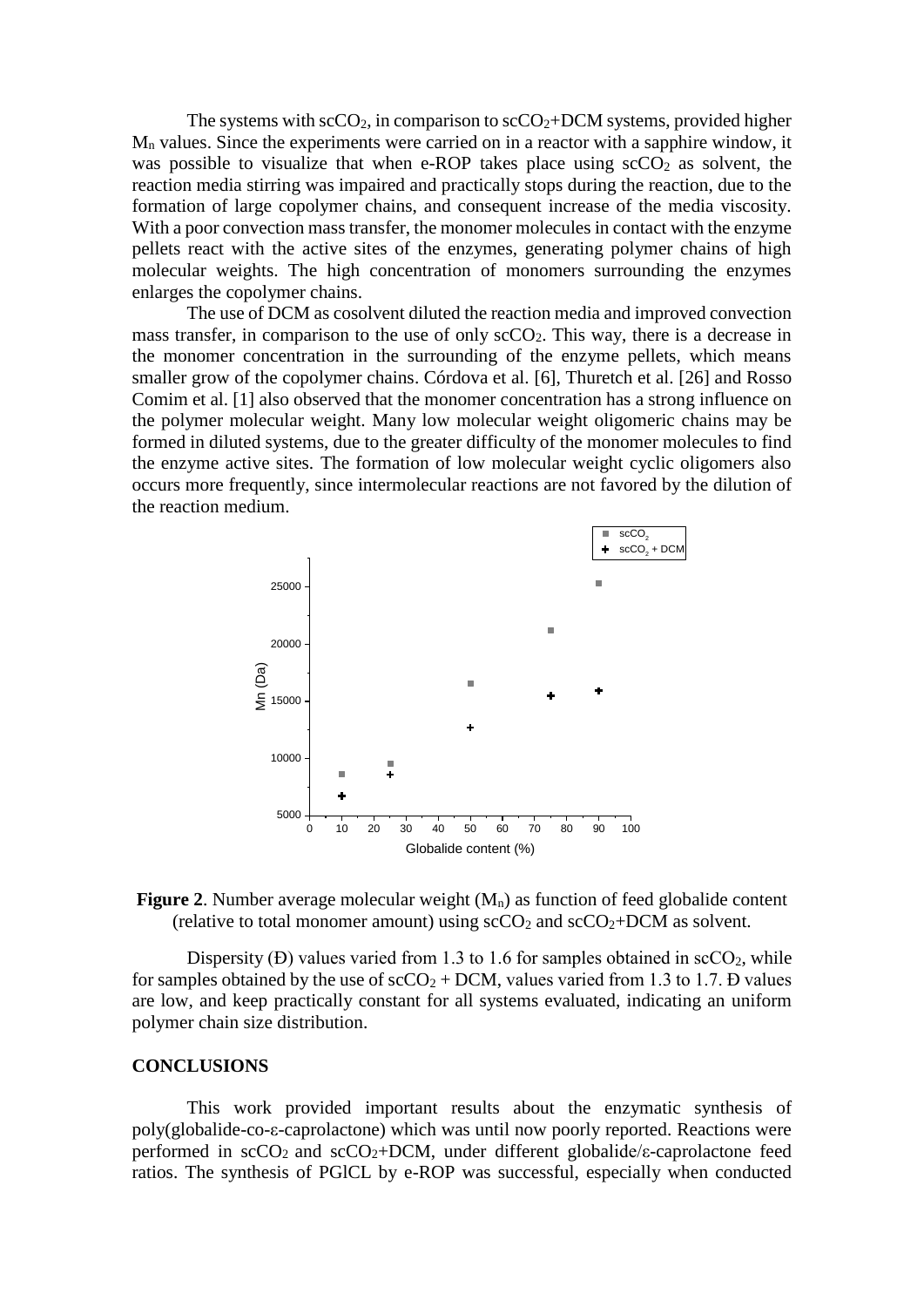under the use of  $\rm{scCO_2}$  as solvent, generating random copolymers of  $\rm{M}_n$  up to 25,000 Da and free from toxic residues, being very interesting for future biomedical applications.

### **REFERENCES**

- [1] S.R. Comim Rosso, E. Bianchin, D. De Oliveira, J.V. Oliveira, S.R.S. Ferreira, Enzymatic synthesis of  $poly(\epsilon$ -caprolactone) in supercritical carbon dioxide medium by means of a variable-volume view reactor, J. Supercrit. Fluids. 79 (2013) 133–141. doi:10.1016/j.supflu.2013.02.009.
- [2] R. Kumar, G. Madras, J. Modak, Enzymatic Synthesis of Ethyl Palmitate in Supercritical Carbon Dioxide, Ind. Eng. Chem. Res. 43 (2004) 1568–1573. doi:10.1021/ie010651j.
- [3] J.V. Oliveira, D. Oliveira, Kinetics of the Enzymatic Alcoholysis of Palm Kernel Oil in Supercritical CO2, Ind. Eng. Chem. Res. 39 (2000) 4450–4454. doi:10.1021/ie990865p.
- [4] S. Kundu, A.S. Bhangale, W.E. Wallace, K.M. Flynn, C.M. Guttman, R.A. Gross, K.L. Beers, Continuous flow enzyme-catalyzed polymerization in a microreactor, J. Am. Chem. Soc. 133 (2011) 6006–6011. doi:10.1021/ja111346c.
- [5] A. Kumar, R.A. Gross, Candida antartica lipase B catalyzed polycaprolactone synthesis: effects of organic media and temperature., Biomacromolecules. 1 (2000) 133–8. doi:10.1021/bm990510p.
- [6] A. Córdova, T. Iversen, K. Hult, M. Martinelle, Lipase-catalysed formation of macrocycles by ring-opening polymerisation of ε-caprolactone, Polymer (Guildf). 39 (1998) 6519–6524. doi:http://dx.doi.org/10.1016/S0032-3861(98)00068-8.
- [7] A.C. Albertsson, R.K. Srivastava, Recent developments in enzyme-catalyzed ringopening polymerization, Adv. Drug Deliv. Rev. 60 (2008) 1077–1093. doi:10.1016/j.addr.2008.02.007.
- [8] M.A. Woodruff, D.W. Hutmacher, The return of a forgotten polymer Polycaprolactone in the 21st century, Prog. Polym. Sci. 35 (2010) 1217–1256. doi:10.1016/j.progpolymsci.2010.04.002.
- [9] I. Van Der Meulen, M. De Geus, H. Antheunis, R. Deumens, E.A.J. Joosten, C.E. Koning, A. Heise, Polymers from functional macrolactones as potential biomaterials: Enzymatic ring opening polymerization, biodegradation, and biocompatibility, Biomacromolecules. 9 (2008) 3404–3410. doi:10.1021/bm800898c.
- [10] Z. Ates, P.D. Thornton, A. Heise, Side-chain functionalisation of unsaturated polyesters from ring-opening polymerisation of macrolactones by thiol-ene click chemistry, Polym. Chem. 2 (2011) 309–312. doi:10.1039/c0py00294a.
- [11] Z. Ates, A. Heise, Functional films from unsaturated poly(macrolactones) by thiolene cross-linking and functionalisation, Polym. Chem. 5 (2014) 2936. doi:10.1039/c3py01679j.
- [12] M. Claudino, I. Van Der Meulen, S. Trey, M. Jonsson, A. Heise, M. Johansson, Photoinduced thiol-ene crosslinking of globalide/ε-caprolactone copolymers: Curing performance and resulting thermoset properties, J. Polym. Sci. Part A Polym. Chem. 50 (2012) 16–24. doi:10.1002/pola.24940.
- [13] Z. Ates, F. Audouin, A. Harrington, B. O'Connor, A. Heise, Functional brushdecorated poly(globalide) films by ARGET-ATRP for bioconjugation, Macromol. Biosci. 14 (2014) 1600–1608. doi:10.1002/mabi.201400282.
- [14] D. Oliveira, A.C. Feihrmann, A.F. Rubira, M.H. Kunita, C. Dariva, J.V. Oliveira, Assessment of two immobilized lipases activity treated in compressed fluids, J.